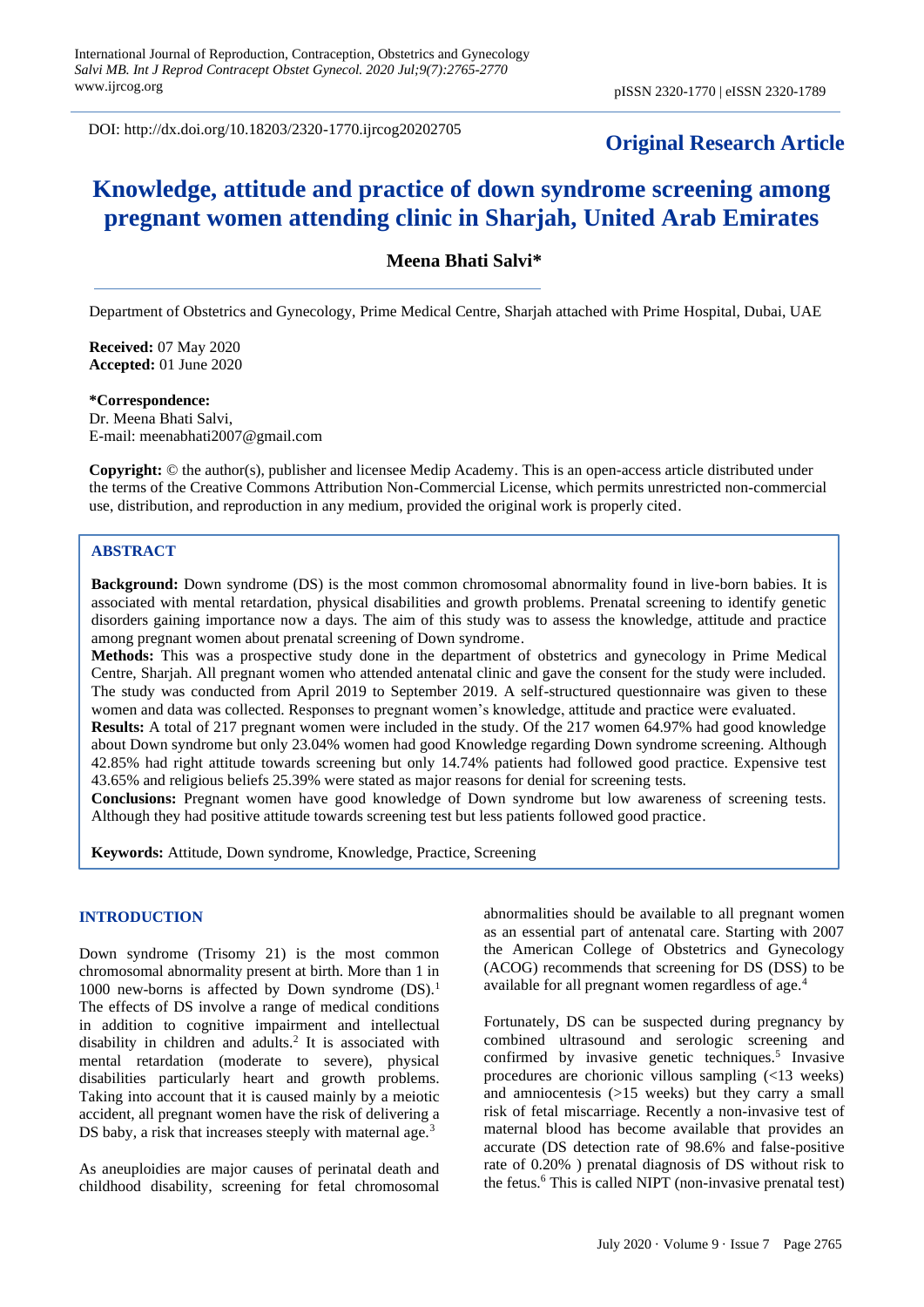which is based on the analysis of free circulating fetal DNA in the maternal blood.

There are two options available for maternal serum screening for Down syndrome - first trimester screening and second trimester screening. In first trimester there are two methods: serum screening (double marker) and ultrasound screening (nuchal translucency). These can be used in combination (combined test). This test can be done between 11 to 14 weeks. The serum measures free beta human chorionic gonadotropin (β-hcg) and pregnancy associated plasma protein A (PAPP-A).

If a woman books later in second trimester, the triple marker test can be taken between 14 weeks to 20 weeks. This measures free β-hcg, alpha fetoprotein (AFP) and unconjugated estriol (uE3). It is less accurate than the combined test. Once a screening test has been performed, the chance of the fetus having Down syndrome is calculated using software that takes into account maternal factors such as age, weight and family origin, along with gestation of the pregnancy.

Biochemical screening at 16-18 weeks of pregnancy can detect about 60% of pregnancies with Down's syndrome. According to NICE guidelines, the combined test has a higher detection rate and lower false positive rate when compared with other screening tests.<sup>7</sup>

Nuchal scanning alone detects 62% of all Down syndrome with a false positive rate of 5.0%; combined with blood testing gives corresponding values of 73% and  $4.7\%$ .<sup>8</sup>

The aim of the present study was to assess the knowledge, attitude and practices of pregnant women regarding Down syndrome screening.

## **METHODS**

This prospective study was conducted at private clinic in Prime Medical Centre, Sharjah from April 2019 to September 2019 among 217 antenatal patients. All pregnant women who gave consent for the study were included. A self-administered questionnaire was given to them. The participants were required to mark their responses against the appropriate answers on the questionnaire sheet.

The confidentiality of the participants was taken care of and data was collected. The questionnaire included demographic details of the women in terms of age, nationality, education, parity and previous abortion. A total of 21 questions were included in KAP questionnaire. Knowledge regarding Down syndrome and its screening incorporating 7 and 5 questions, regarding attitude 8 questions and 1 question regarding practice. Responses of pregnant women were evaluated on Yes/No basis. All correct answers or all correct but one wrong answer was scored good. Thus, the percentage was calculated who had adequate knowledge and right attitude towards Down syndrome screening.

## **RESULTS**

Total of 217 pregnant women were included in the study after taking informed consent. Characteristics of women in terms of age, nationality, education, parity and number of previous abortions were recorded.

### **Table 1: Socio demographic characteristics of respondents (n=217).**

| <b>Category (variables)</b>                                   | $N = 217$    |
|---------------------------------------------------------------|--------------|
| Age                                                           |              |
| $18-34$ years                                                 | 163 (75.11%) |
| 35-44 years                                                   | 54 (24.88%)  |
| <b>Nationality</b>                                            |              |
| India                                                         | 88 (40.55%)  |
| Philippines                                                   | 38 (17.51%)  |
| Pakistan                                                      | 26 (11.98%)  |
| Sri Lanka                                                     | 16 (7.37%)   |
| Others                                                        | 49 (22.58%)  |
| <b>Education</b>                                              |              |
| <high school<="" td=""><td><math>4(1.84\%)</math></td></high> | $4(1.84\%)$  |
| High school                                                   | 61 (28.11%)  |
| >High school                                                  | 152 (70.04%) |
| No. of children                                               |              |
| $\Omega$                                                      | 100 (46.08%) |
| 1                                                             | 83 (38.24%)  |
| $\overline{2}$                                                | 31 (14.28%)  |
| $3 \text{ or } >3$                                            | 3(1.38%)     |
| <b>Previous abortion</b>                                      |              |
| Yes                                                           | 33 (15.20%)  |
| No                                                            | 184 (84.79%) |

(Table 1) shows the overall demographic and other studyrelated characteristics of participants. Majority of pregnant women were in age group of 18-34 years (75.11%) with lesser no (24.88) in age group of 35-44 years. Nationality wise Indians (40.55) were more followed by Philippines (17.51%) than other countries. Around (70.04%) of the women were educated more than high school, (28.11%) of females passed their high schooling and only (1.84%) were educated less than high school. Majority of females were primigravida (46.08%) and (15.20%) females had previous history of abortion.

## *Knowledge*

Most of the females who participated in the study were aware about Down syndrome but had less knowledge about its screening tests.

(Table 2) shows 93.54% pregnant women knew that Down syndrome is a genetic disease, and 80.18% knew that siblings are not always affected. 91.70% were aware about older maternal age is a risk factor and 61.29% were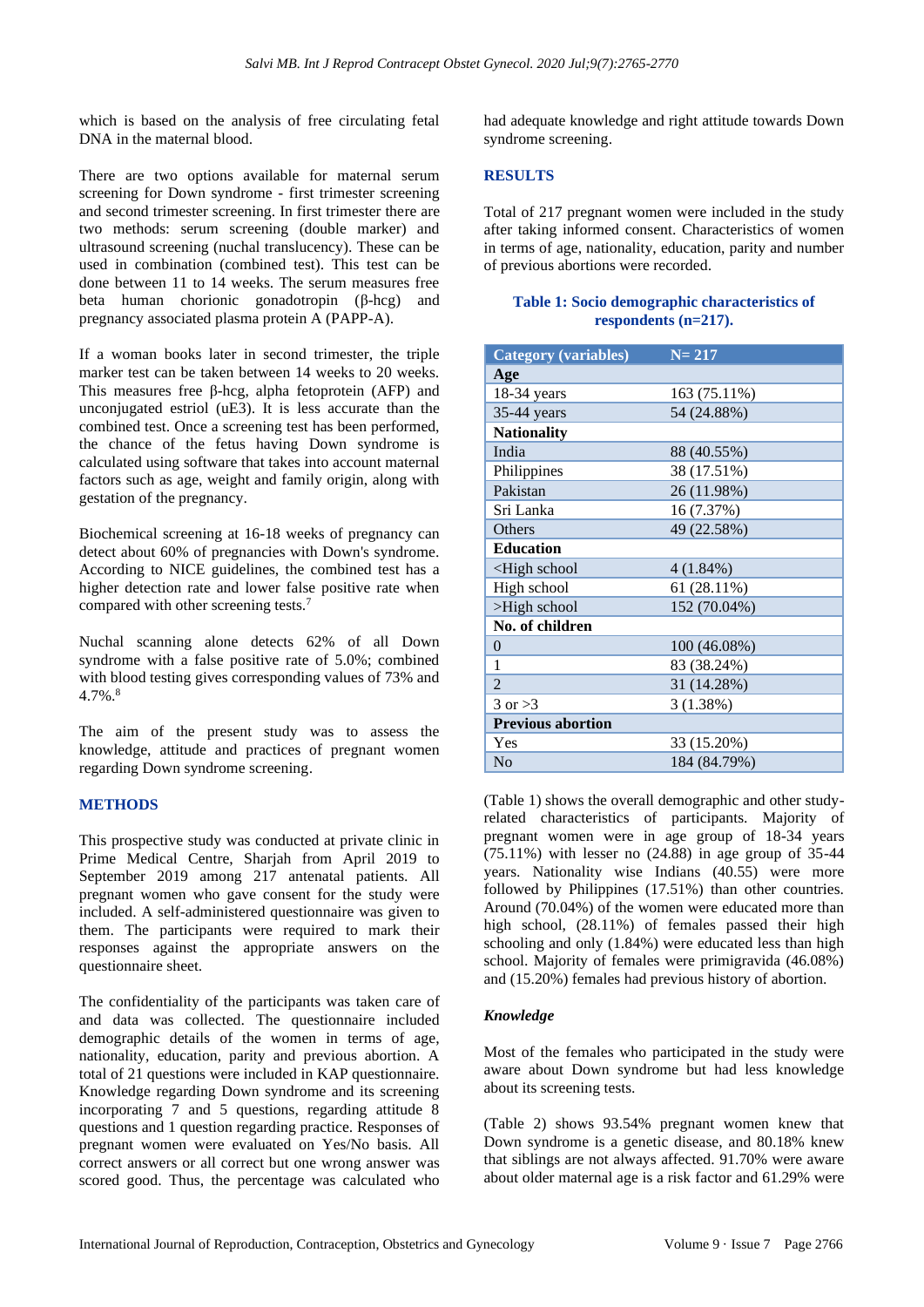aware that routine ultrasound cannot diagnose it. According to 47% women it can be prevented and 44.70% women knew that it cannot be cured. Most of the women (91.24%) were aware about the different types of features of Down syndrome.

Analysis of the knowledge questionnaire about screening test shows that around 59% women knew that DS can be detected by combined test and 57.14% knew that it is done in first trimester. 24.88% were aware that combined test is better than triple marker test and 31.33% gave the correct answer that combined test is not a diagnostic test. 17.51% women knew that NIPT is not a diagnostic test (Table 3).

On analysis of knowledge about Down syndrome we found that 64.97% women had good knowledge score about DS but poor knowledge score about its screening test. Only 23.04% was having adequate knowledge about screening test (Table 4).

## **Table 2: Knowledge of respondents about Down syndrome (n=217).**

| <b>Questions related to Down syndrome</b>      | <b>Correct answers</b>                 | $n=217$ (%)  |
|------------------------------------------------|----------------------------------------|--------------|
| Is Down syndrome a genetic disease?            | Yes                                    | 203 (93.54%) |
| Do their siblings always have Down syndrome?   | N <sub>0</sub>                         | 174 (80.18%) |
| Is older maternal age a risk factor?           | <b>Yes</b>                             | 199 (91.70%) |
| Can routine ultrasound diagnose Down syndrome? | N <sub>0</sub>                         | 133 (61.29%) |
| Can Down syndrome be prevented?                | Yes                                    | 102(47%)     |
| Can Down syndrome be cured?                    | No.                                    | 97 (44.70%)  |
| Do you know the features of Down syndrome?     | (Physical features, mental impairment) | 198 (91.24%) |

#### **Table 3: Knowledge of respondents about screening test for Down syndrome.**

| <b>Questions related to screening tests</b>                                                                    | <b>Correct answers</b> | $n=217(%)$   |
|----------------------------------------------------------------------------------------------------------------|------------------------|--------------|
| Can DS be detected by combined test (double marker with NT scan)                                               | Yes                    | 128 (58.98%) |
| Is combined test done in first trimester                                                                       | <b>Yes</b>             | 124(57.14%)  |
| Is combined test (first trimester screening) is better than triple marker test<br>(second trimester screening) | Yes                    | 54 (24.88%)  |
| Is combined test is diagnostic test                                                                            | N <sub>0</sub>         | 68 (31.33%)  |
| If screening test is positive then NIPT is diagnostic test                                                     | No                     | 38 (17.51%)  |

#### **Table 4: Overall knowledge score.**

|       | Down syndrome | Down syndrome screening |
|-------|---------------|-------------------------|
| Good  | 141 (64.97%)  | $50(23.04\%)$           |
| Poor  | 76 (35.02%)   | 167 (76.95%)            |
| Total | 217 (100%)    | 217 (100%)              |

## **Table 5: Attitude of respondents towards screening test.**

| <b>Attitude</b>                                                            | Positive Attitude $n=217$ (%) |
|----------------------------------------------------------------------------|-------------------------------|
| Will you undergo for screening test                                        | 91 (41.97%)                   |
| If you have family history of Ds then will you go for screening test       | 94 (43.31%)                   |
| If your previous baby is affected with DS then will you for screening test | 94 (43.31%)                   |
| If screening test is positive then will you go for NIPT                    | 93 (42.85%)                   |

#### *Attitude*

Out of 217 pregnant women who participated in the study 91 (41.93%) wanted to practice DS screening, with 126 (58.06%) not wanting to practice. When asked if family history is positive then 94 (43.31%) women were willing for test, with previous history of DS baby 94 (43.31%) women were ready for screening test. If screening test is

positive then 93 (42.85%) women were willing for noninvasive prenatal testing (Table 5). Overall positive attitude towards screening test was 42.85% (Table 6).

Out of 217 women, 126 denied for Down syndrome screening test. Majority gave the reason that it is expensive test (43.65%). Religious beliefs were the second most common reason (25.39%). 19.84% was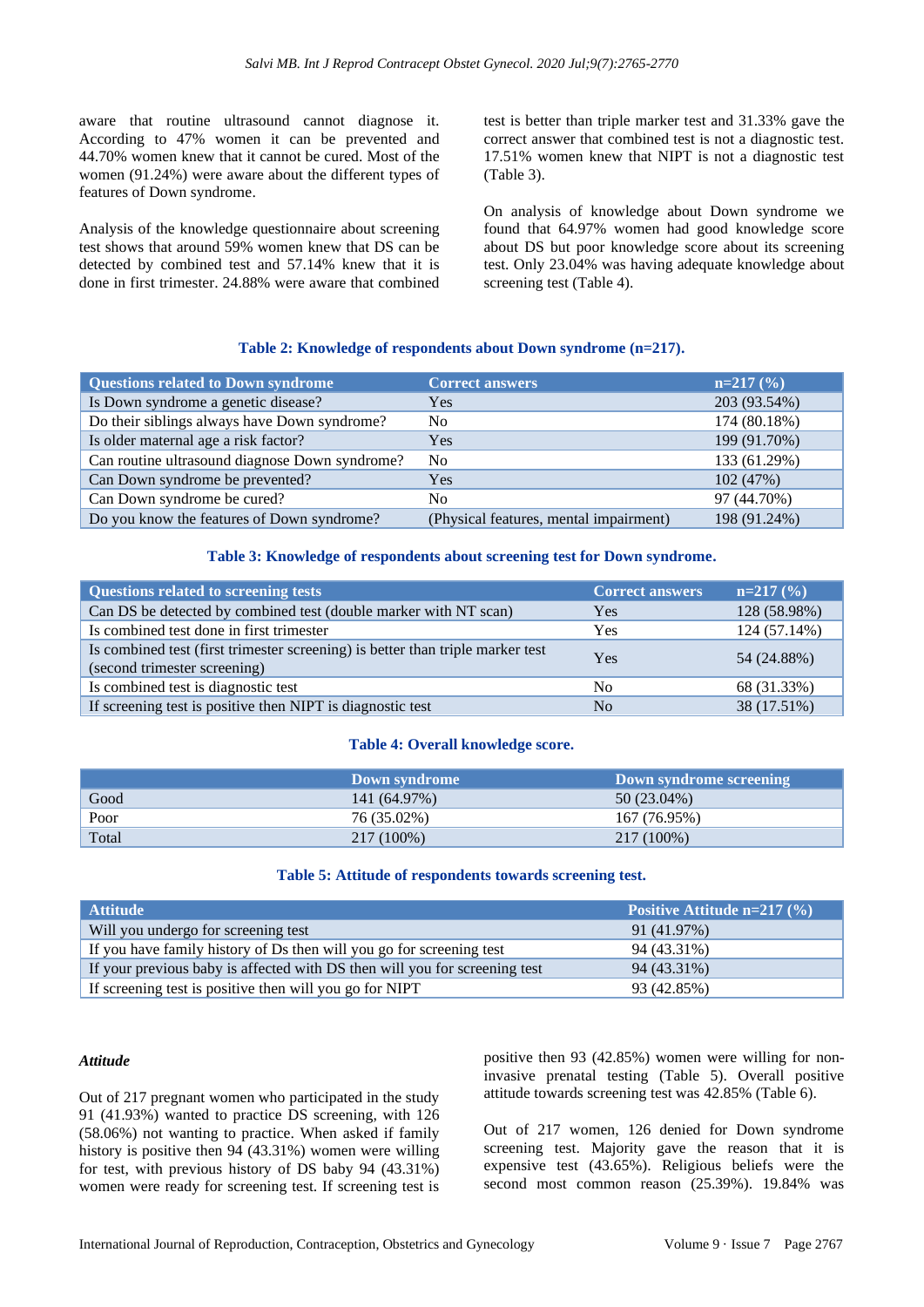having fear of abnormal baby and 11.11% women was not having proper knowledge or information about the screening test (Table 7).

### **Table 6: Attitude Score towards Down syndrome screening.**

| Attitude score Number |     | <b>Percentage</b> |
|-----------------------|-----|-------------------|
| Good                  | 93  | 42.85%            |
| Poor                  | 124 | 57.14%            |
| Total                 | 217 | 100%              |

#### **Table 7: Reasons for Denial of Down syndrome screening test.**

| <b>Reasons for Denial</b>     | $N = 126$     |
|-------------------------------|---------------|
| Lack of knowledge/information | $14(11.11\%)$ |
| Fear of having abnormal baby  | 25 (19.84%)   |
| Religious reason/beliefs      | 32 (25.39%)   |
| Expensive test                | 55 (43.65%)   |

#### *Practice*

Though good level of knowledge awareness about Down syndrome and positive attitude about its screening, only 32 (14.74%) out of the 217 patients had followed good practice (Table 8).

#### **Table 8: Practice of Down syndrome screening test.**

| <b>Practice</b>          | <b>Yes</b> | No.                      |
|--------------------------|------------|--------------------------|
| Have you undergone for   |            |                          |
| screening test to detect |            | 32 (14.74%) 185 (85.25%) |
| Down syndrome            |            |                          |

#### **DISCUSSION**

This observational study was done to assess the knowledge of Down syndrome and its screening tests in our antenatal clinic. In our clinic we perform first trimester double marker test and in second trimester triple marker test with ultrasound for screening test. Authors also offer NIPT for high risk patients.

In this study age group of less than 35 years formed the largest with 75.11 % of them belonging to this age group. this is similar to other study done by Nambiar et al.<sup>9</sup> Though the incidence of DS is higher in elderly women (>35 years), 80% of the Down syndrome children are born to woman under 35 years age.<sup>9</sup> Majority of women were highly educated (70%) and this was significantly correlated to their knowledge about down syndrome and screening tests similar to another study done by Yousef et al, and Melania et al. $10,11$  There was no significant correlation between knowledge and different nationalities and previous history of abortions. There was no association between the knowledge and other demographics like parity and age of participants similar to other studies.<sup>10,12</sup>

This study found that women have good knowledge about Down syndrome. Most of them knew it is a genetic disease which is related to previous study findings.<sup>13,14</sup> 80% participants believed that siblings are not always affected similar to other study done by Mohammed et al.<sup>14</sup> Older maternal age was most frequently mentioned as a maternal risk factor for DS, and many participants (92%) gave the correct answer which is similar to other study done by Denise et al.<sup>6</sup> 61.29% participants believed that DS cannot be diagnosed by routine ultrasound. 47% gave the correct answer that DS can be prevented and 44.70% believed that DS cannot be cured. This finding is similar to other study.<sup>14</sup> Majority of participants  $(91.24\%)$ were aware about the features of Down syndrome which is similar to study done by Denise et al. $<sup>6</sup>$  In this study</sup> overall knowledge score was 65% which is more comparative to another study done by Yousef et al  $(19.71\%)$ <sup>10</sup>

Antenatal screening for DS is now a well-established practice in many countries. Recently, the focus of antenatal screening of DS has been on the first trimester of pregnancy. In this study about 59% of pregnant women knew that DS can be detected by combined tests and 57% knew that it is done in first trimester but only 25% were aware that it is better than second trimester triple test screening and 31% stated that it is not a diagnostic test. 17.51% of the women stated that NIPT is not a diagnostic test. NIPT is a new test so it may be a reason that many of the patients were not aware of the test.

In this study all participants reported having some knowledge about the screening tests but when we assessed overall knowledge score, only few participants had detailed knowledge of this. Overall knowledge score of screening tests was 21.04%. This study results related to participants knowledge about screening tests support previous study findings. Nambiar et al, found that 11.5% had good knowledge about screening tests 9 and Baxi A et al, found that 14.2% were aware about screening tests.<sup>15</sup> In study done by Emre et al, awareness about the first and second trimester PST [nuchal translucency (NT), triple test] was 21·6% and 59·7% respectively.<sup>16</sup> Majority of the patients in our study were aware about the disease but not about the measures to screen it. Thus, indicating health care providers can play a major role to educate women about screening of Down syndrome.

In the present study participants having higher knowledge level were associated with positive attitude. About 42% agreed to undergo screening tests. 41.37% participants would agree for screening tests with previous family history or previous baby affected with Down syndrome while in study done by Nambiar et al.<sup>9</sup> It was 83.3% and 84.6% respectively. 43% showed interest in doing NIPT if screening test would become positive. Thus overall, ninety-three (42.85%) out of 217 participants showed positive attitude score.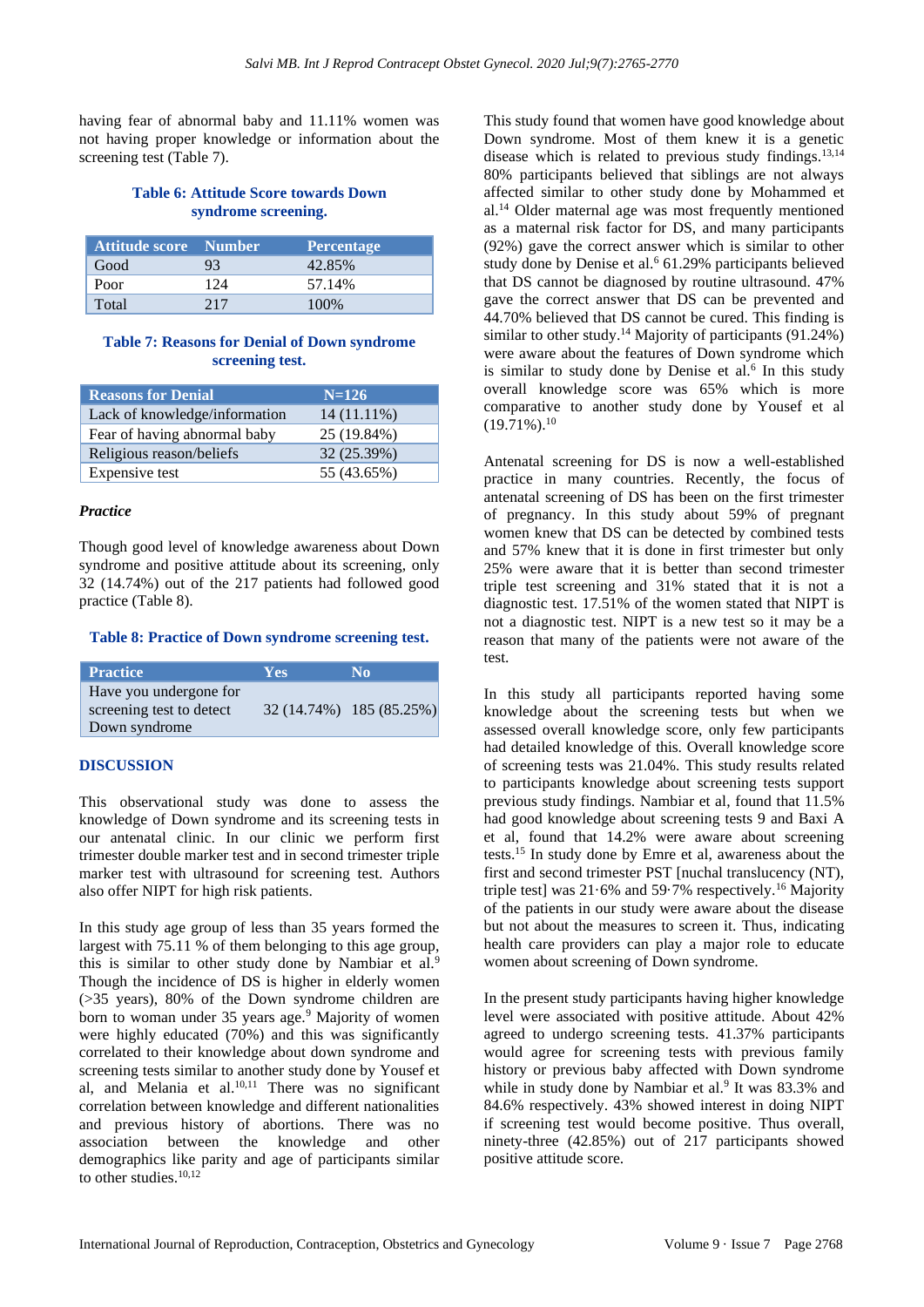This finding is similar to other findings which showed positive attitudes. Most responders agreed to undergo first trimester (84%) or second trimester (80%) screening in a future pregnancy in study done by Amina et al.<sup>17</sup> Most pregnant women (77.6%) had a positive attitude to Down syndrome screening in study done by Pruksanusak et al.<sup>18</sup> 78.9% and 64.7% had a positive attitude for screening tests in study done by Melania et al, and Nambiar et al, respectively.<sup>9,11</sup>

Although 42.85% of the women were interested in DS screening and 23.04% were having good knowledge, only 14.75% had gone for screening tests. This is comparable to other studies. In study done by Emre et al, awareness about the first and second trimester screening was 21.6% and 59.7%, whereas use of them was 13.7% and 44.8%, respectively.<sup>16</sup> Nambiar et al, found that 64.7% of the women had right attitude towards screening tests and 46.1% patients had undergone the test.<sup>9</sup>

Out of 217 pregnant women, 126 denied for Down syndrome screening test. Majority gave the reason that it is expensive test (43.65%). Religious beliefs were the second most common reason (25.39%). 19.84% was having fear of abnormal baby and 11.11% women was not having proper knowledge or information about the screening test. This finding suggest that emphasis should be given to proper counselling and education during antenatal visits to each patient so that they can understand the Down syndrome and its screening without fear. Healthcare provider can play a major role to increase the right attitude and good practice.

The limitations of this study are that it was conducted at one clinic involving a limited number of pregnant women. Therefore, the findings cannot be generalized but this give an idea about knowledge, screening and practice and how we can improve the practice by increasing the awareness of existing screening tests in our clinic.

## **CONCLUSION**

Despite high knowledge about Down syndrome and positive attitude practices among pregnant women towards Down syndrome screening were less. Its cost, religious beliefs, fear and less knowledge appear to be limiting factors for its poor acceptability. Proper, information, education and counselling should be implemented in early ante natal visits to increase the awareness.

*Funding: No funding sources Conflict of interest: None declared Ethical approval: Not required*

#### **REFERENCES**

1. Patterson D. Molecular genetic analysis of Down syndrome. Human Genetics. 2009;126(1):195-214.

- 2. Geelhoed EA, Bebbington A, Bower C, Deshpande A, Leonard H. Direct health care costs of children and adolescents with Down syndrome. J Paediatr. 2011;159(4):1-12.
- 3. Palomaki GE, Lee JE, Canick JA, McDowell GA, Donnenfeld AE. Technical standards and guidelines: prenatal screening for Down syndrome that includes first-trimester biochemistry and/or ultrasound measurements. Genet Med. 2009;11(9):669-81.
- 4. Wilson KL, Czerwinski JL, Hoskovec JM, Noblin SJ, Sullivan CM, Harbison A, et al. NSGC practice guideline: prenatal screening and diagnostic testing options for chromosome aneuploidy. J Genet Couns. 2013;22:4-15.
- 5. American Congress of Obstetricians and Gynecologists (ACOG). ACOG' screening guidelines on chromosomal abnormalities, 2007. Retrieved 11-06-2012. Avaliable at: http://www.acog.org/About\_ACOG/News\_Room/Ne ws\_Releases/2007/ACOGs\_Screening\_ Guidelines\_on\_Chromosomal\_Abnormalities. Accessed on  $12<sup>th</sup>$  March 2020.
- 6. Levis DM, Harris S, Whitehead N, Moultrie R, Duwe K, Rasmussen SA. Women's knowledge, attitudes, and beliefs about down syndrome: a qualitative research study. Am J Med Genet A. 2012;6:1355-62.
- 7. Chasen ST, Perni SC, Kalish RB, Chervenak FA. First-trimester risk assessment for trisomies 21 and 18 in twin pregnancy. Am J Obstet Gynecol. 2007;197(4):374.e1-3.
- 8. Muller F, Benattar C, Audibert F, Roussel N, Dreux S, Cuckle H. First-trimester screening for Down syndrome in France combining fetal nuchal translucency measurement and biochemical markers. Prenat Diagn. 2003;23(10):833-6.
- 9. Nambiar MK, Roopa PS, Nisha C, Kumar P. Downs syndrome and its screening: how aware are we? Int J Reprod Contracept Obstet Gynecol. 2018;7:1186-90.
- 10. Binjahlan YE, Mahmood M, Binjahlan MM, Alqurashi AG, Alqurashi GG, Zirari MA, et al. Assessment of knowledge, attitude and practice toward down syndrome in Jeddah City, Saudi Arabia 2016. The Egypt J Hospital Med. 2017;66(1):146-51.
- 11. Pop-Tudose ME, Popescu-Spineni D, Armean P, Pop IV. Attitude, knowledge and informed choice towards prenatal screening for Down Syndrome: a cross-sectional study. BMC Pregn Childbirth. 2018;18(1):1-8.
- 12. Gidiri M, Holding S, Lindow SW. Reduction in Down's syndrome screening acceptance is predominantly observed in women aged 25-35 years. Womens Health (Lond Engl). 2010;6(4):525-9.
- 13. Gilmore L, Campbell J, Cuskelly M. Developmental expectations, personality stereotypes, and attitudes towards inclusive education: community and teacher views of Down syndrome. Int J Disabil Dev Educ. 2003;50:65-76.
- 14. Alhaddad MH, Anwer F, Basonbul RA, Butt NS, Noor MI, Malik AA. Knowledge and attitude